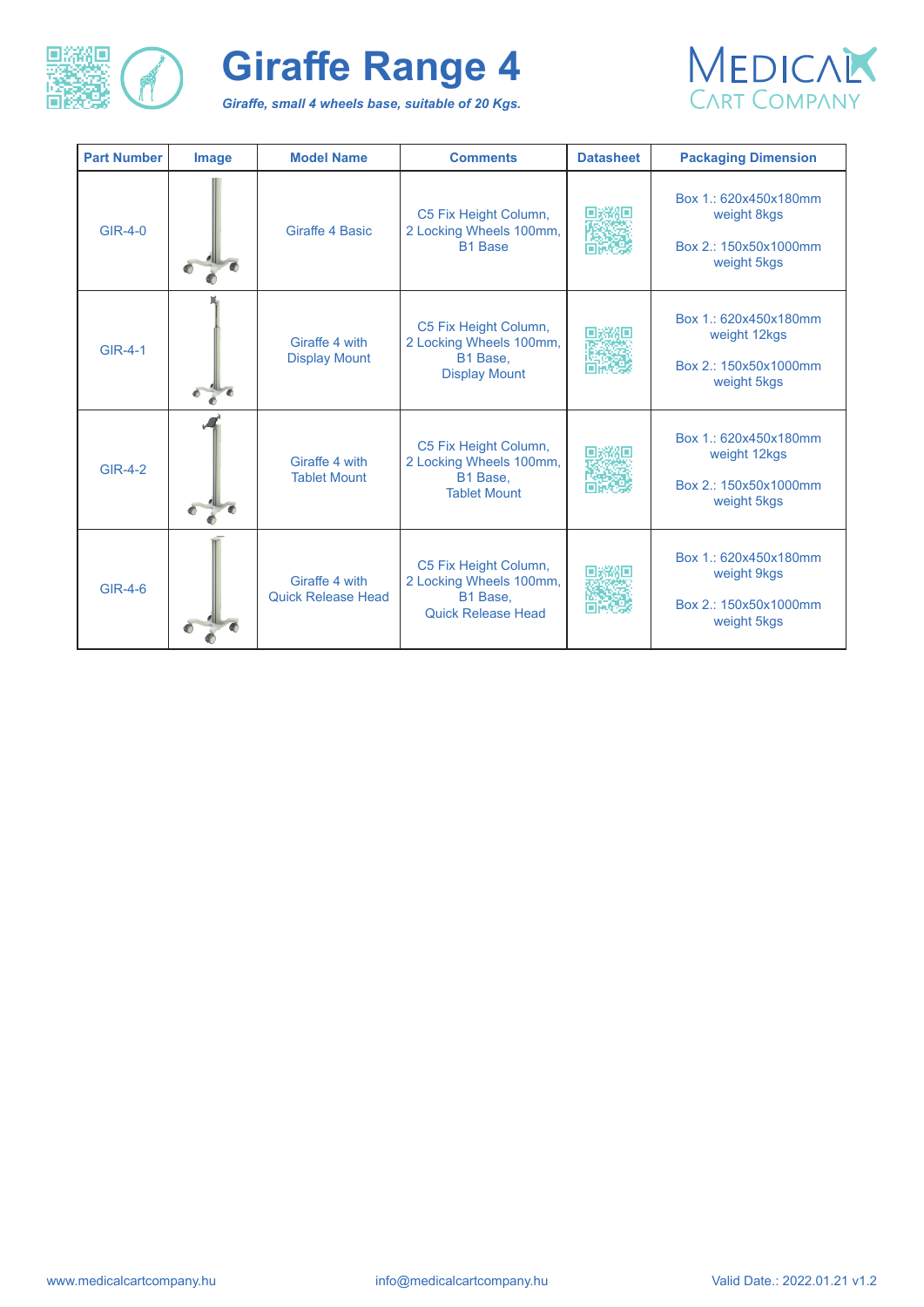

*Giraffe, small 5 wheels base, suitable of 35 Kgs.* 



| <b>Part Number</b> | <b>Image</b> | <b>Model Name</b>                           | <b>Comments</b>                                                                           | <b>Datasheet</b> | <b>Packaging Dimension</b>                                                    |
|--------------------|--------------|---------------------------------------------|-------------------------------------------------------------------------------------------|------------------|-------------------------------------------------------------------------------|
| <b>GIR-5-0</b>     |              | <b>Giraffe 5 Basic</b>                      | C5 Fix Height Column,<br>2 Locking Wheels 100mm,<br><b>B5 Base</b>                        |                  | Box 1.: 760x660x260mm<br>weight 9kgs<br>Box 2.: 150x50x1000mm<br>weight 5kgs  |
| <b>GIR-5-1</b>     |              | Giraffe 5 with<br><b>Display Mount</b>      | C5 Fix Height Column,<br>2 Locking Wheels 100mm,<br>B5 Base,<br><b>Display Mount</b>      |                  | Box 1.: 760x660x260mm<br>weight 12kgs<br>Box 2.: 150x50x1000mm<br>weight 5kgs |
| <b>GIR-5-2</b>     |              | Giraffe 5 with<br><b>Tablet Mount</b>       | C5 Fix Height Column,<br>2 Locking Wheels 100mm,<br>B5 Base,<br><b>Tablet Mount</b>       |                  | Box 1.: 760x660x260mm<br>weight 12kgs<br>Box 2.: 150x50x1000mm<br>weight 5kgs |
| <b>GIR-5-6</b>     |              | Giraffe 5 with<br><b>Quick Release Head</b> | C5 Fix Height Column,<br>2 Locking Wheels 100mm,<br>B5 Base,<br><b>Quick Release Head</b> |                  | Box 1.: 760x660x260mm<br>weight 12kgs<br>Box 2.: 150x50x1000mm<br>weight 5kgs |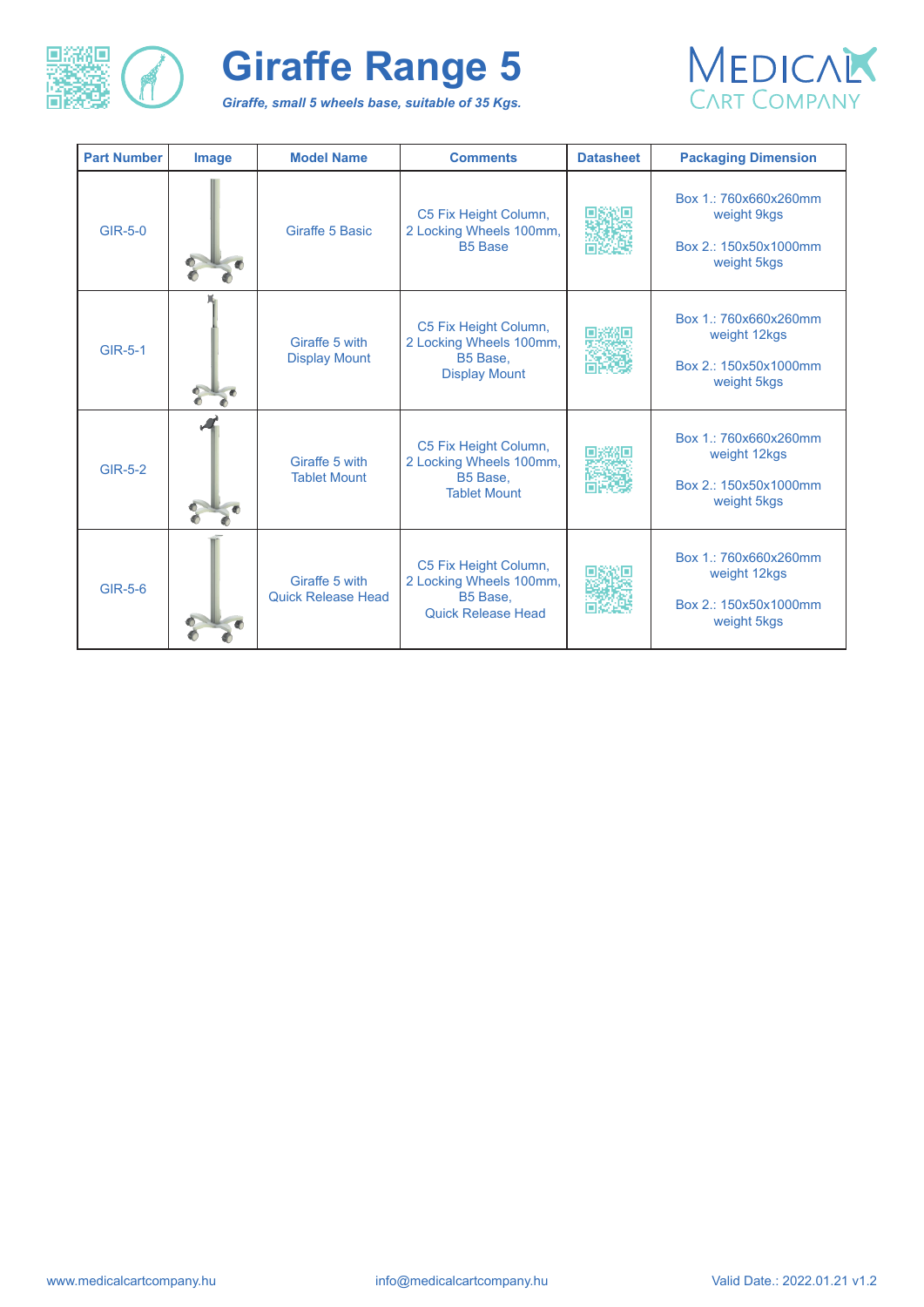

*Giraffe, small 4 wheels base, suitable of 30 Kgs.* 



| <b>Part Number</b> | <b>Image</b> | <b>Model Name</b>                           | <b>Comments</b>                                                                           | <b>Datasheet</b> | <b>Packaging Dimension</b>                                                    |
|--------------------|--------------|---------------------------------------------|-------------------------------------------------------------------------------------------|------------------|-------------------------------------------------------------------------------|
| <b>GIR-6-0</b>     |              | <b>Giraffe 6 Basic</b>                      | C5 Fix Height Column,<br>4 Locking Wheels 100mm,<br><b>B3 Base</b>                        |                  | Box 1.: 600x580x190mm<br>weight 8kgs<br>Box 2.: 150x50x1000mm<br>weight 5kgs  |
| <b>GIR-6-1</b>     |              | Giraffe 6 with<br><b>Display Mount</b>      | C5 Fix Height Column,<br>4 Locking Wheels 100mm,<br>B3 Base,<br><b>Display Mount</b>      |                  | Box 1.: 600x580x190mm<br>weight 12kgs<br>Box 2.: 150x50x1000mm<br>weight 5kgs |
| <b>GIR-6-2</b>     |              | Giraffe 6 with<br><b>Tablet Mount</b>       | C5 Fix Height Column,<br>4 Locking Wheels 100mm,<br>B3 Base,<br><b>Tablet Mount</b>       |                  | Box 1.: 600x580x190mm<br>weight 12kgs<br>Box 2.: 150x50x1000mm<br>weight 5kgs |
| <b>GIR-6-6</b>     |              | Giraffe 6 with<br><b>Quick Release Head</b> | C5 Fix Height Column,<br>4 Locking Wheels 100mm,<br>B3 Base,<br><b>Quick Release Head</b> |                  | Box 1.: 600x580x190mm<br>weight 9kgs<br>Box 2.: 150x50x1000mm<br>weight 5kgs  |
| <b>GIR-6-VO</b>    | $\bullet$    | <b>Ventillator Cart</b>                     | C5 Fix Height Column,<br>4 Locking Wheels 100mm,<br><b>B3 Base</b>                        |                  | Box 1.: 600x580x190mm<br>weight 9kgs<br>Box 2.: 150x50x1000mm<br>weight 5kgs  |